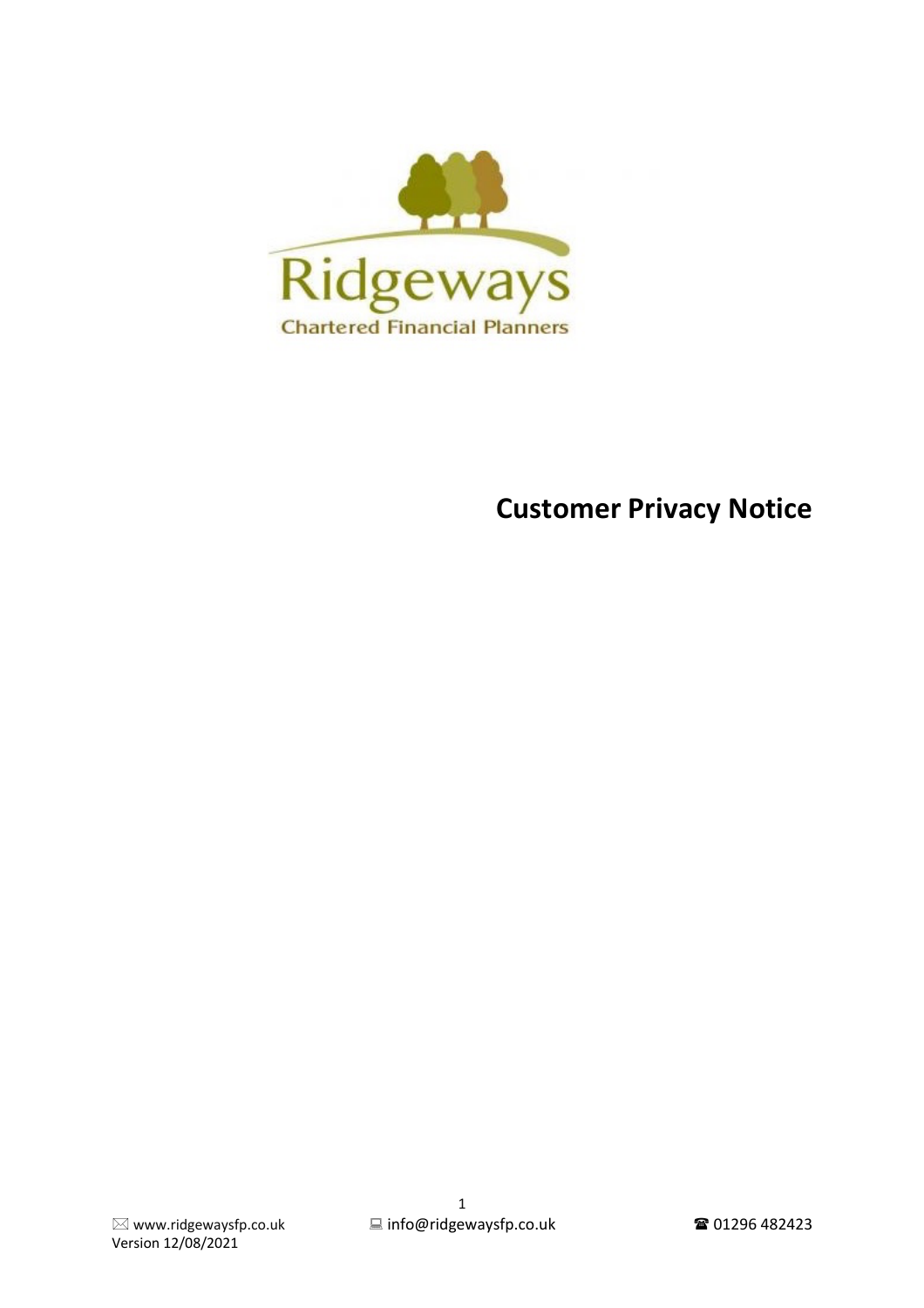#### **Why should you read this document?**

During the course of dealing with us, we will ask you to provide us with detailed personal information relating to your existing circumstances, your financial situation and, in some cases, your health and family health history (**Your Personal Data).**

This document is important as it allows us to explain to you what we will need to do with Your Personal Data, and the various rights you have in relation to Your Personal Data.

#### **What do we mean by "Your Personal Data"?**

Your Personal Data means any information that describes or relates to your personal circumstances. Your Personal Data may identify you directly, for example your name, address, date or birth, National Insurance number.

Your Personal Data may also identify you indirectly, for example, your employment situation, your physical and mental health history, or any other information that could be associated with your cultural or social identity.

In the context of providing you with assistance in relation to your Investment and/or Insurance requirements Your Personal Data may include:

- Title, names, date of birth, gender, nationality, civil/marital status, contact details, addresses and documents that are necessary to verify your identity.
- Employment and remuneration information, (including salary/bonus schemes/overtime/sick pay/other benefits), employment history.
- Bank account details, tax information, loans and credit commitments, personal credit history, sources of income and expenditure, family circumstances and details of dependents.
- Health status and history, details of treatment and prognosis, medical reports (further details are provided below specifically with regard to the processing we may undertake in relation to this type of information).

• Any pre-existing Investment, Mortgage, Finance and/or Insurance products and the terms and conditions relating to these.

#### **The basis upon which our Firm will deal with Your Personal Data**

When we speak with you about your Investment, and/or Insurance requirements we do so on the basis that both parties are entering a contract for the supply of services.

In order to perform that contract, and to arrange the products you require, we have the right to use Your Personal Data for the purposes detailed below.

Alternatively, either in the course of initial discussion with you or when the contract between us has come to an end for whatever reason, we have the right to use Your Personal Data provided it is in our legitimate business interest to do so and your rights are not affected.

For example, we may need to respond to requests from insurance providers and our Compliance Service Provider relating to the advice we have given to you, or to make contact with you to seek feedback on the service you received.

On occasion, we will use Your Personal Data for contractual responsibilities we may owe our regulator the Financial Conduct Authority, or for wider compliance with any legal or regulatory obligation to which we might be subject.

In such circumstances, we would be processing Your Personal Data in order to meet a legal, compliance or other regulatory obligation to which we are subject.

# **The basis upon which we will process certain parts of Your Personal Data**

Where you ask us to assist you with for example your insurance / ethical investments, in particular life insurance and insurance that may assist you in the event of an accident or illness, we will ask you information about your ethnic origin, your health and medical history (**Your Special Data)**.

We will record and use Your Special Data in order to make enquiries of Insurance and Investment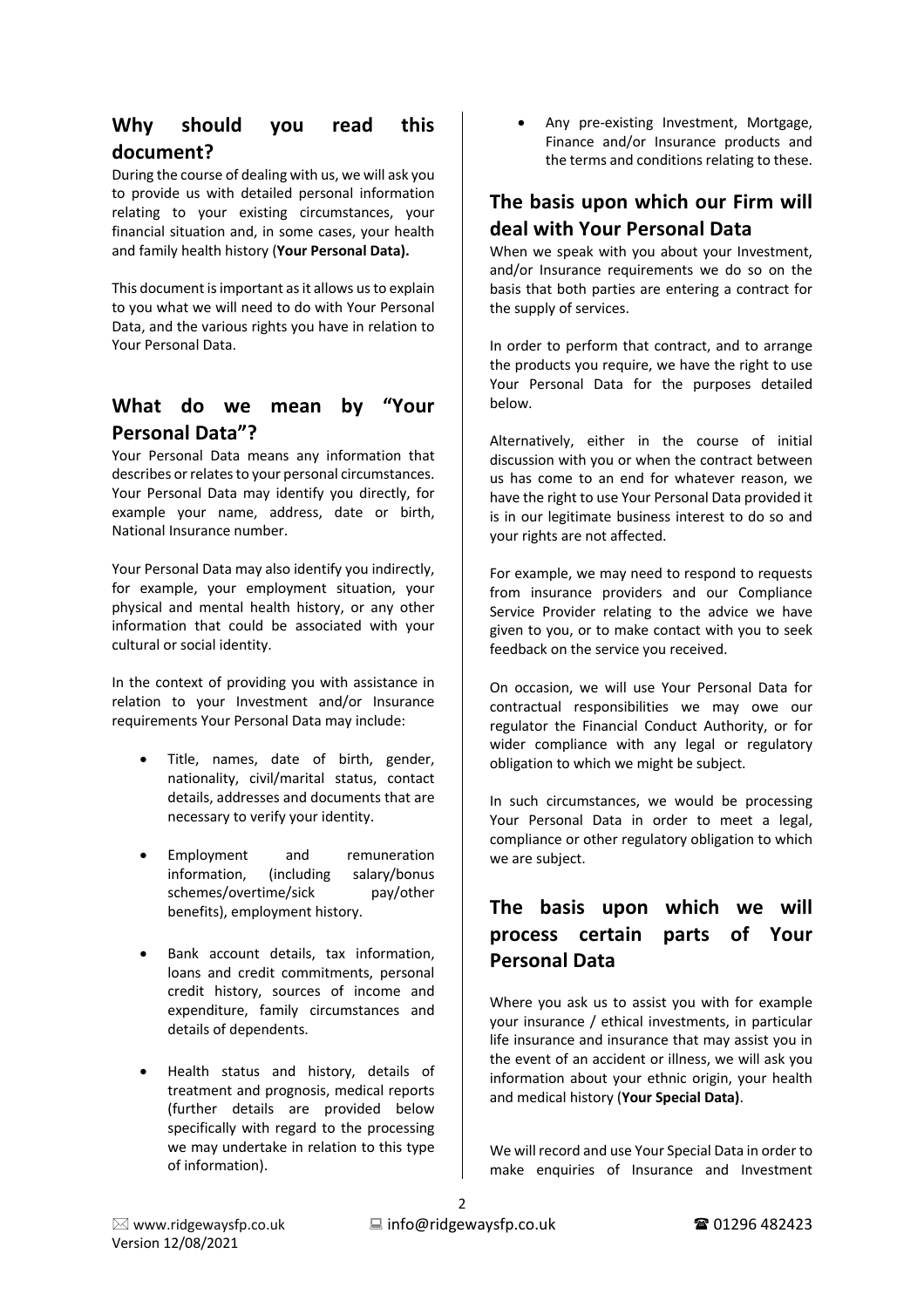providers in relation to insurance products that may meet your needs and to provide you with advice regarding the suitability of any product that may be available to you.

If you have parental responsibility for children under the age of 13, it is also very likely that we will record information on our systems that relates to those children and potentially, to their Special Data.

The arrangement of certain types of insurance may involve disclosure by you to us of information relating to historic or current criminal convictions or offences (together "**Criminal Disclosures**"). This is relevant to insurance related activities such as underwriting, claims and fraud management.

We will use Special Data and any Criminal Disclosures in the same way as Your Personal Data generally, as set out in this Privacy Notice.

Information on Special Category Data and Criminal Disclosures must be capable of being exchanged freely between insurance intermediaries such as our Firm, and insurance providers, to enable customers to secure the important insurance protection that their needs require.

#### **How do we collect Your Personal Data?**

We will collect and record Your Personal Data from a variety of sources, but mainly directly from you. You will usually provide information during the course of our initial meetings or conversations with you to establish your circumstances and needs and preferences in relation to Investment, mortgages and Insurance. You will provide information to us verbally and in writing, including email.

We may also obtain some information from third parties, for example, credit checks, information from your employer, and searches of information in the public domain such as the voters roll.

If we use technology solutions to assist in the collection of Your Personal Data, for example software that is able to verify your credit status, we will only do so if we have consent from you, for us, or our nominated processor to access your information in this manner. With regards to electronic ID checks we would not require your consent but will inform you of how such software operates and the purpose for which it is used.

#### **What happens to Your Personal Data when it is disclosed to you?**

In the course of handling Your Personal Data, we will:

- Record and store Your Personal Data in our paper files, mobile devices and on our computer system (websites, email, hard drives, and cloud facilities). This information can only be accessed by employees and consultants within our Firm and only when it is necessary to provide our service to you and to perform any administration tasks associated with or incidental to that service.
- Submit Your Personal Data to Product Providers, and/or Insurance Product Providers, both in paper form, by password protected email and on-line via a secure portal. The provision of this information to a third party is essential in allowing us to progress any enquiry or application made on your behalf and to deal with any additional questions or administrative issues that providers may raise.
- Use Your Personal Data for the purposes of responding to any queries you may have in relation to any Investment or Insurance Policy you may take out, or to inform you of any developments in relation to those products and/or policies of which we might become aware.

### **Sharing Your Personal Data**

From time to time Your Personal Data will be shared with:

- Investment Providers, and Insurance Providers.
- Third party paraplanner firms who will work with us to prepare recommendation reports on our behalf based on your personal data.
- Other third parties who we believe will be able to assist us with your enquiry or application, or who are able to support your needs as identified. These third parties will include but may not be limited to, our Compliance Advisers, Product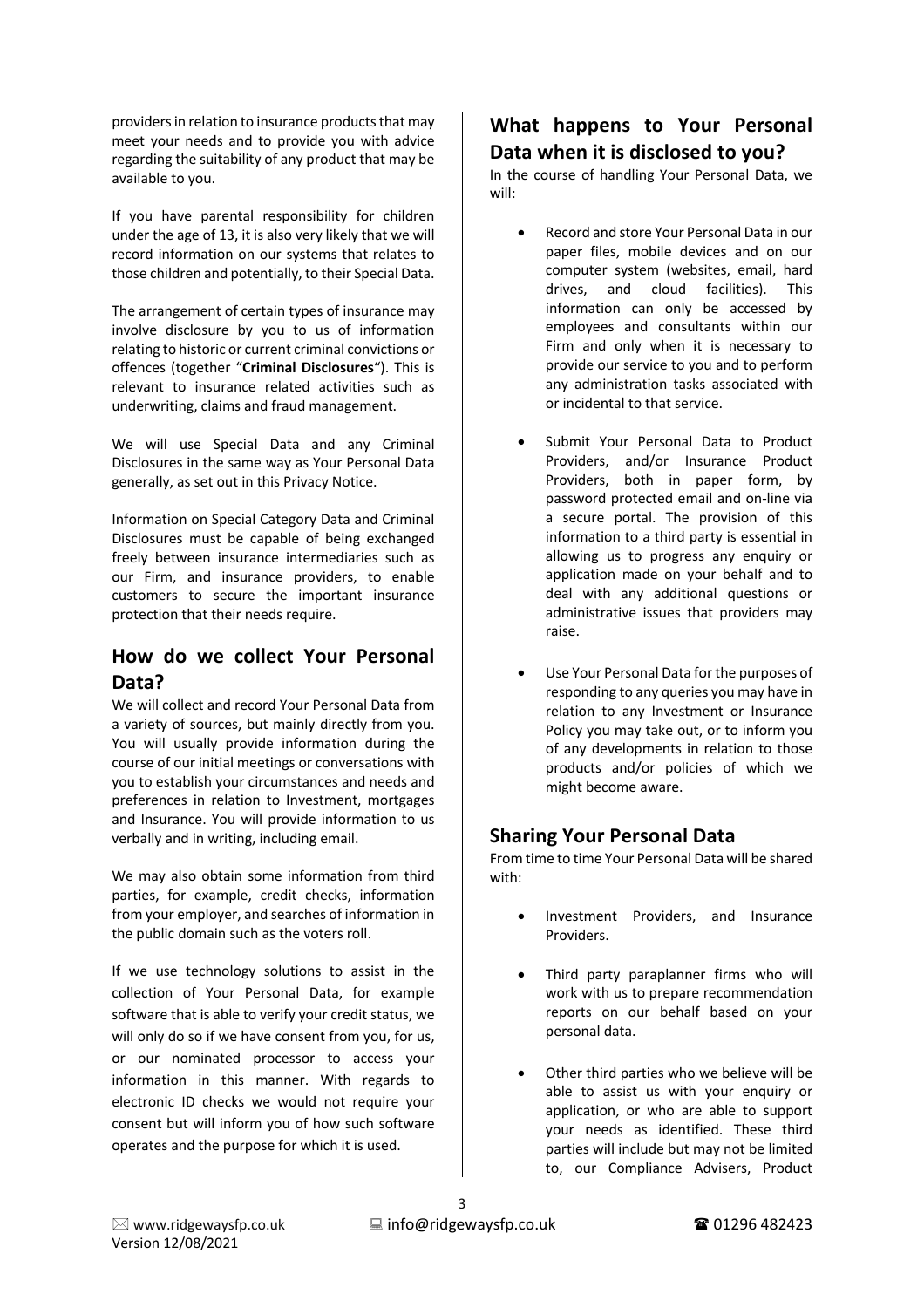Specialists, providers of legal services such as Estate Planners, conveyancing, surveyors and valuers (in each case where we believed this to be required due to your particular circumstances).

In each case, Your Personal Data will only be shared for the purposes set out in this Customer Privacy Notice, i.e. to progress your Investment, and/or Insurance enquiry and to provide you with our professional services.

Please note that this sharing of Your Personal Data will only be shared for the purposes set out in this Customer Privacy Notice, i.e. to progress your Investment, Mortgage and/or Insurance enquiry and to provide you with our professional services.

Please note that this sharing of Your Personal Data does not entitle such third parties to send you marketing or promotional messages: it is shared to ensure we can adequately fulfil our responsibilities to you, and as otherwise set out in this Customer Privacy Notice.

We do not envisage that the performance by us of our service will involve Your Personal Data being transferred outside of the European Economic Area.

# **Security and retention of Your Personal Data**

Your privacy is important to us and we will keep Your Personal Data secure in accordance with our legal responsibilities. We will take reasonable steps to safeguard Your Personal Data against in being accesses unlawfully or maliciously by a third party.

We also expect you to take reasonable steps to safeguard your own privacy when transferring information to us, such as not sending confidential information over unprotected email, ensuring email attachments are password protected or encrypted and only using secure methods of postage when original documentation is being sent to us.

Your Personal Data will be retained by us either electronically or in paper format for a maximum of six years, or in instances whereby we have legal right to such information we will retain record indefinitely.

# **Your rights in relation to Your Personal Data**

You can:

- Request copies of Your Personal Data that is under our control.
- Ask us to further explain how we use Your Personal Data.
- Ask us to correct, delete or require us to restrict or stop using Your Personal Data (details as to the extent to which we can do this will be provided at the time of any such request).
- Ask us to send an electronic copy of Your Personal Data to another organisation should you wish.
- Change the basis of any consent you may have provided to enable us to market to you in the future (including withdrawing any consent in its entirety).

## **How to make contact with our Firm in relation to the use of Your Personal Data**

If we feel we have a legal right not to deal with your request, or to action it in a different way to how you have requested; we will inform you of this at the time.

If you have any questions or comments about this document, or wish to make contact in order to exercise any of your rights set out within it please contact: David Mills, Ridgeways (FP) Limited, 3 Wingbury Courtyard, Wingrave, Aylesbury, Buckinghamshire HP22 4LW, by email David.mills@ridgewaysfp.co.uk, or by telephone 01296 482423.

You should also make contact with us as soon as possible on you becoming aware of any unauthorised disclosure of Your Personal Data, so that we may investigate and fulfil our own regulatory obligations.

If you have any concerns or complaints as to how we have handled Your Personal Data you may lodge a complaint with the UK's data protection regulator, the ICO, who can be contacted through their website at https://ico.org.uk/global/contactus/ or by writing to Information Commissioner's Office, Wycliffe House, Water Lane, Wilmslow, Cheshire, SK9 5AF.